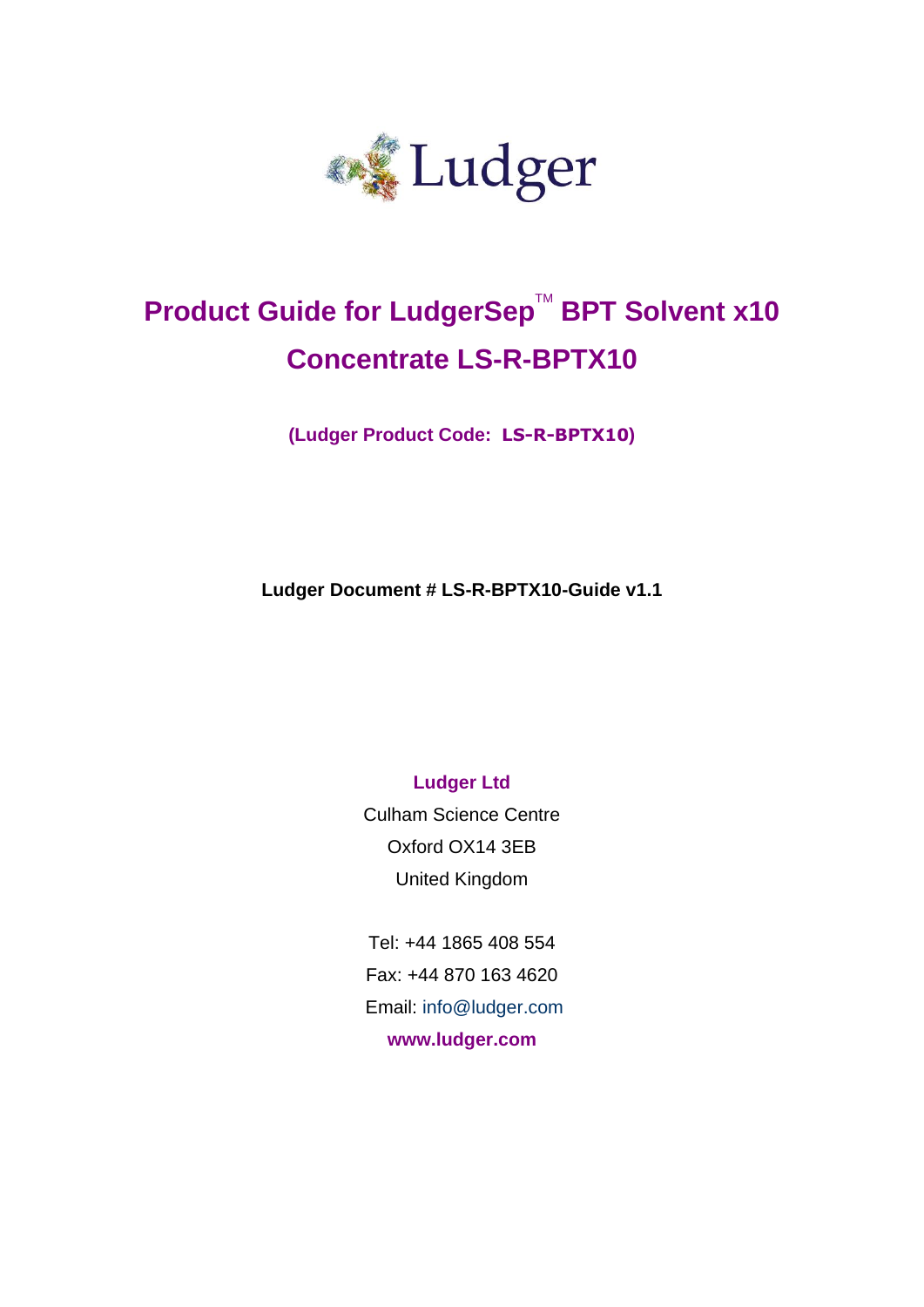# <span id="page-1-0"></span>**Contents**

| $\mathbf{1}$ |  |  |
|--------------|--|--|
| 2            |  |  |
|              |  |  |
|              |  |  |
|              |  |  |
|              |  |  |
|              |  |  |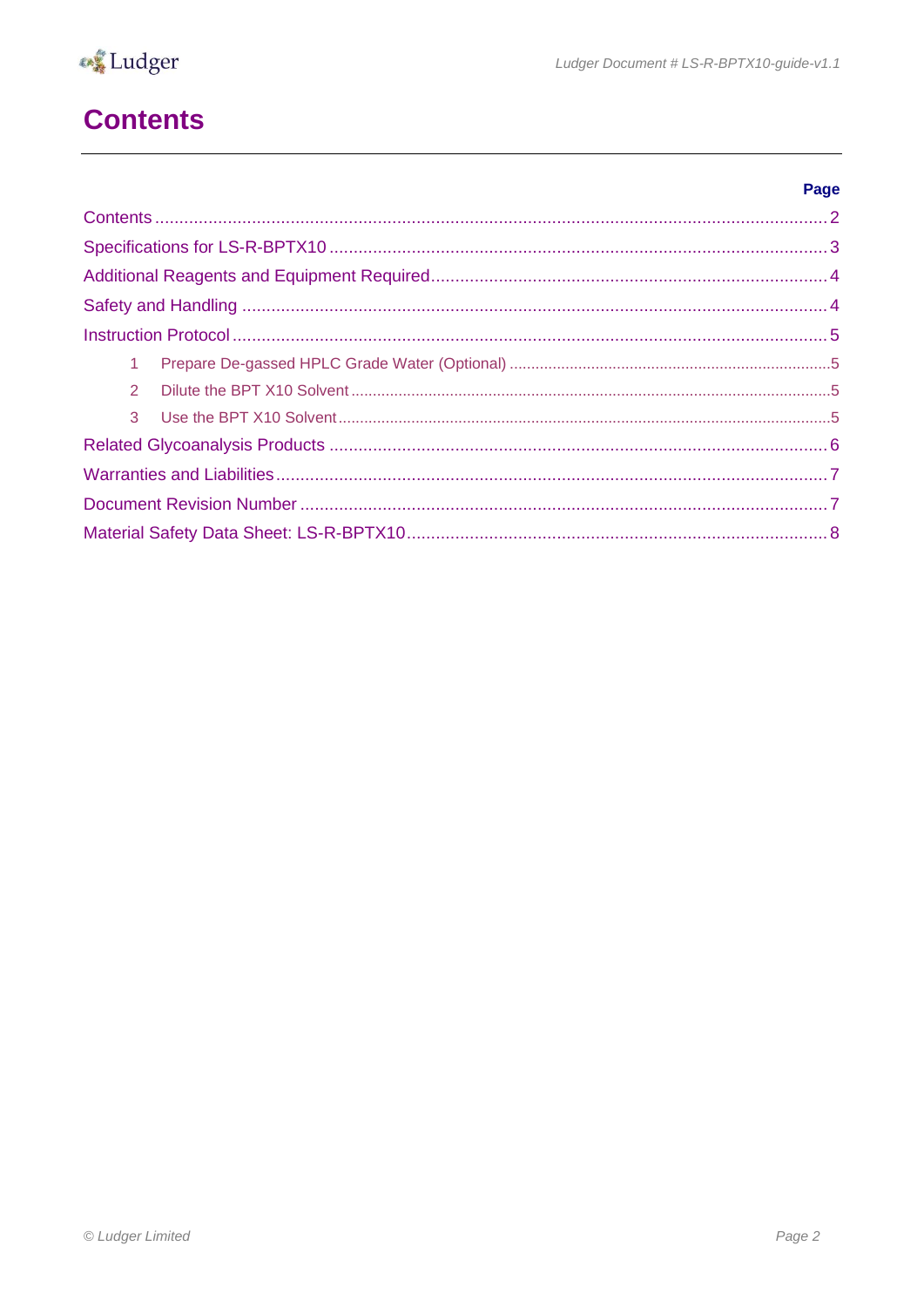

# <span id="page-2-0"></span>**Specifications for LS-R-BPTX10**

| <b>Application</b> | For preparation of butylamine/orthophosphoric acid/tetrahydrofuran solvent (BPT) used in<br>monosaccharide HPLC analysis.                                                                                                                                                                                                                                                                                                                                                                                                                                            |
|--------------------|----------------------------------------------------------------------------------------------------------------------------------------------------------------------------------------------------------------------------------------------------------------------------------------------------------------------------------------------------------------------------------------------------------------------------------------------------------------------------------------------------------------------------------------------------------------------|
| <b>Description</b> | 50 mL of x10 LS-BPT solvent in a rectangular HDPE bottle with a leak-proof cap.                                                                                                                                                                                                                                                                                                                                                                                                                                                                                      |
| <b>Usage</b>       | Dilute with de-gassed HPLC grade water use 1 bottle of LS-R-BPTX10 solvent to 450<br>mL of water. The 50 mL of x10 solvent will make 500 mL of BPT solvent. 500 mL of<br>solvent should be sufficient for approximately 130 monosaccharide chromatography runs<br>on a LudgerSepUR2 column.                                                                                                                                                                                                                                                                          |
|                    | Use the LS-R-BPTX10 solvent for HPLC analysis with our monosaccharide analysis<br>UHPLC column:<br>LudgerSep™ UR2 UHPLC column LS-UR2-2.1x50                                                                                                                                                                                                                                                                                                                                                                                                                         |
| <b>Storage</b>     | Store unopened bottle at $4\degree$ C. As with any HPLC solvent we recommend preparation<br>of the solvent immediately before use. Take care that the diluted solvent is not exposed<br>to excessive heat or sunlight as it contains volatile components. Stability times of the<br>prepared solvent will vary according to your laboratory conditions. Longterm storage of<br>the prepared solvent, ie longer than 4 days, may result in evaporation of some of the<br>volatile components in the solvent leading to a change in monosaccharide retention<br>times. |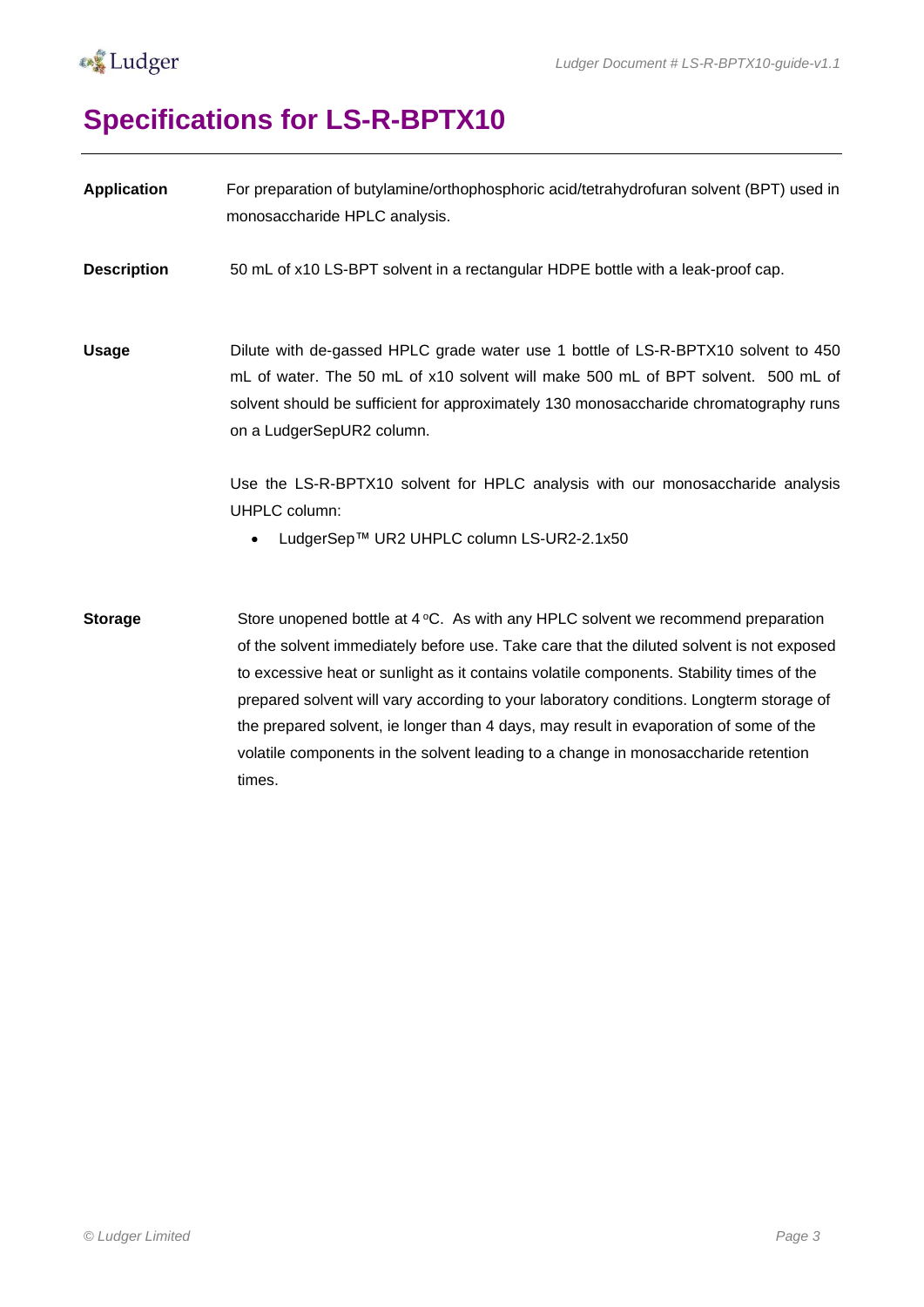

## <span id="page-3-0"></span>**Additional Reagents and Equipment Required**

- Pure water: resistivity 18 M $\Omega$ -cm, particle free (>0.22  $\mu$ m), TOC <10 ppb
- Volumetric flask
- De-gassing station for HPLC solvents\*
- \* Optional depending on your HPLC system

## <span id="page-3-1"></span>**Safety and Handling**

- Please read the Material Safety Data Sheet (MSDS) and instruction protocol given in this guide before using this product.
- All processes involving this reagent should be performed using appropriate personal safety protection eyeglasses, good quality chemically resistant gloves (e.g. nitrile), etc. - and where appropriate in a laboratory fume cupboard.
- Ensure that any glass, plasticware or solvents used are free of glycosidases and environmental carbohydrates. Use powder-free gloves for all sample handling procedures and avoid contamination with environmental carbohydrate.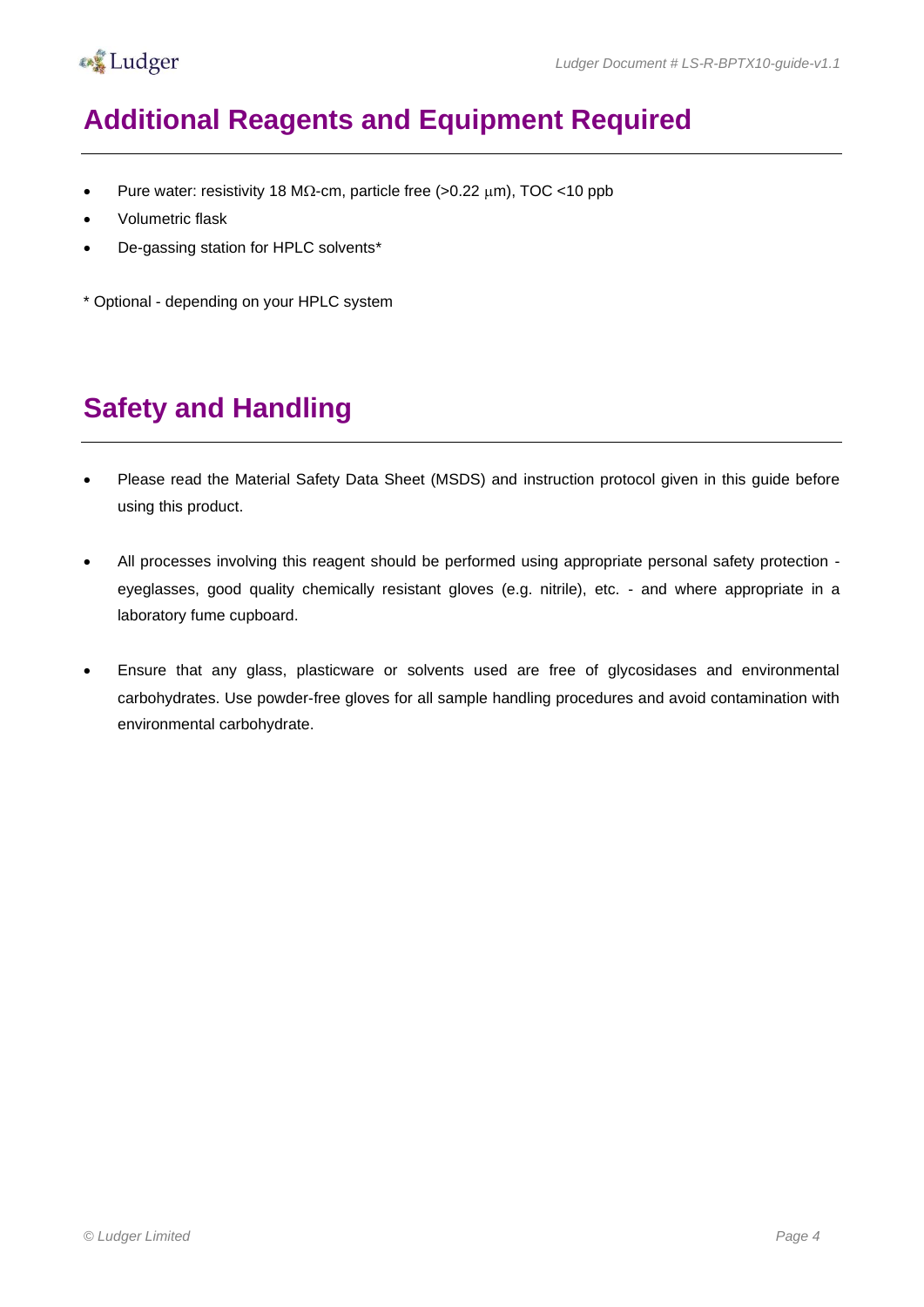### <span id="page-4-0"></span>**Instruction Protocol**

#### <span id="page-4-1"></span>**1 Prepare De-gassed HPLC Grade Water (Optional)**

Prepare de-gassed HPLC grade water if de-gassed solvents are required for your HPLC system. *De-gassing of solvents (e.g. by vacuum, sonication or helium sparging) is required for optimal performance of some HPLC systems. Note that the BPT solvent is semi-volatile so water should be degassed before adding the solvent concentrate.* 

#### <span id="page-4-2"></span>**2 Dilute the BPT X10 Solvent**

For highly accurate and reproducible solvent preparation transfer BPT solvent to 500 mL sized glass volumetric flask, add water to make up to the 500 mL mark. Stopper the flask and invert to mix.

#### <span id="page-4-3"></span>**3 Use the BPT X10 Solvent**

Use the BPT solvent for monosaccharide UHPLC analysis according to the LudgerSep™ LS-UR2-2.1x50 column guide (available on our website). HPLC solvent line filters should be used at all times.

This solvent contains volatile components so we always recommend making the solvent up on the day of intended use.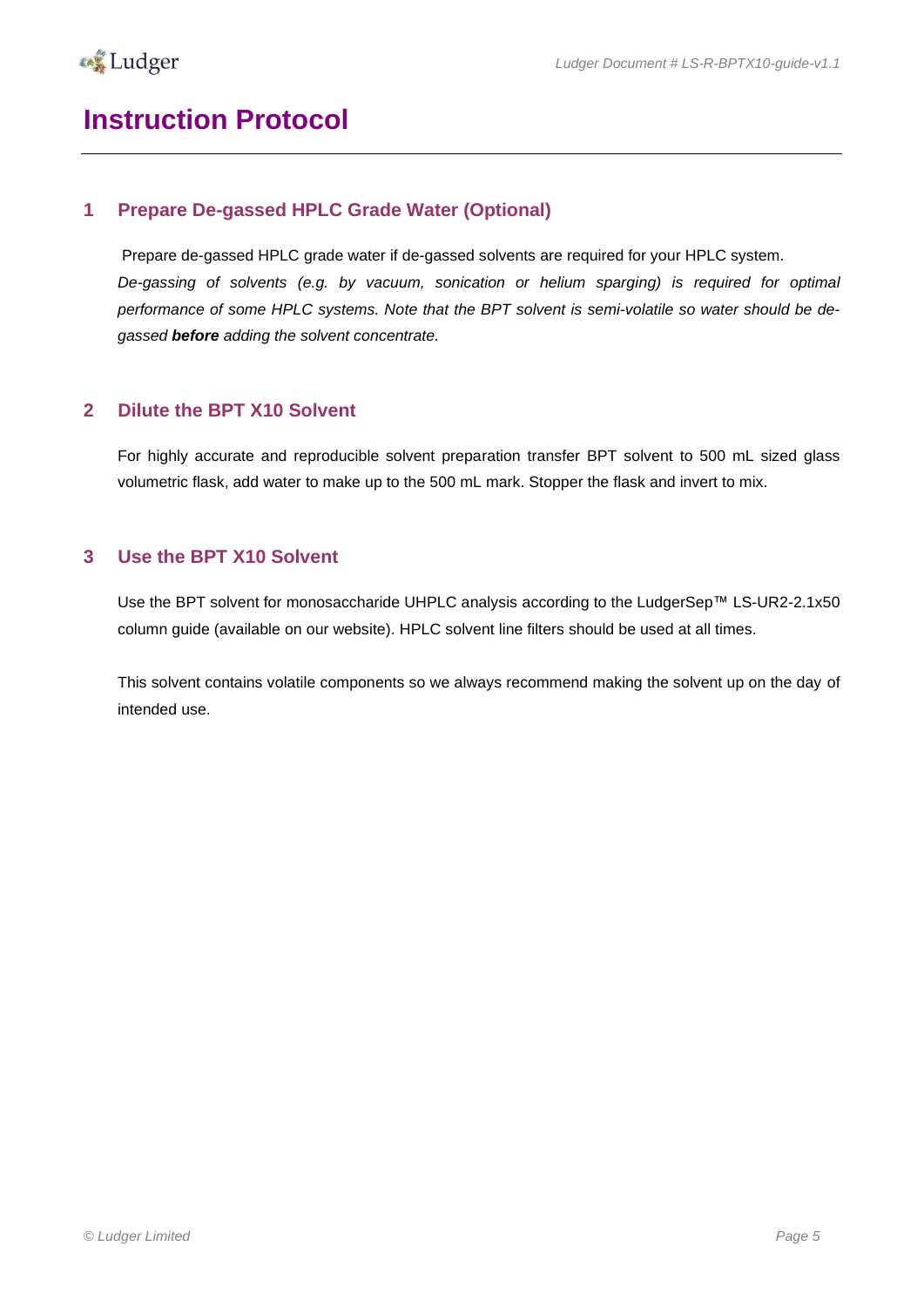# <span id="page-5-0"></span>**Related Glycoanalysis Products**

| <b>Description</b>                                            | Cat #         | <b>Usage / Notes</b>                                                                                                                                                                                                       |
|---------------------------------------------------------------|---------------|----------------------------------------------------------------------------------------------------------------------------------------------------------------------------------------------------------------------------|
| LudgerSep™UR2                                                 | LS-UR2-2.1x50 | Microbore UHPLC version of the LS R2 column. Has<br>the advantages of the 4.6 mm LS-R2 column plus<br>lower solvent usage and greater sensitivity.<br>Column dimensions are 2.1x50 mm and particle size<br>is 1.9 $\mu$ m. |
| LudgerTag™ 2-AA<br>Monosaccharide Release and<br>Labeling Kit | LT-MONO-96    | For release and labeling of neutral and amino<br>monosaccharides from glycoprotein therapeutics and<br>pre-released glycans. This kit can be used for full<br>quantitative or routine monosaccharide analysis.             |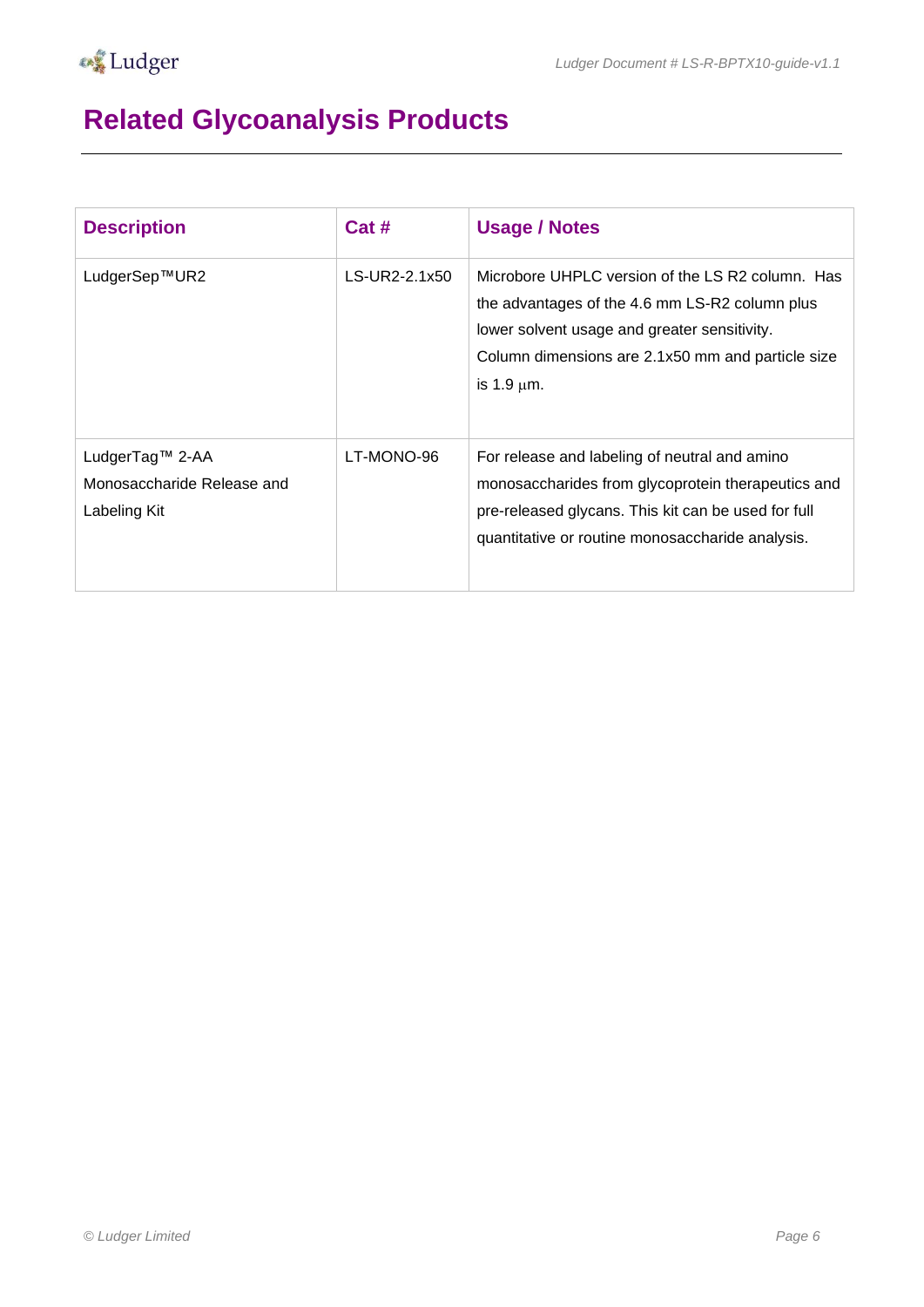

### <span id="page-6-0"></span>**Warranties and Liabilities**

Ludger warrants that the above product conforms to the attached analytical documents. Should the product fail for reasons other than through misuse Ludger will, at its option, replace free of charge or refund the purchase price. This warranty is exclusive and Ludger makes no other warrants, expressed or implied, including any implied conditions or warranties of merchantability or fitness for any particular purpose. Ludger shall not be liable for any incidental, consequential or contingent damages.

This product is intended for *in vitro* research only.

## <span id="page-6-1"></span>**Document Revision Number**

Document # ls-r-bptX10-guide-v1.1.doc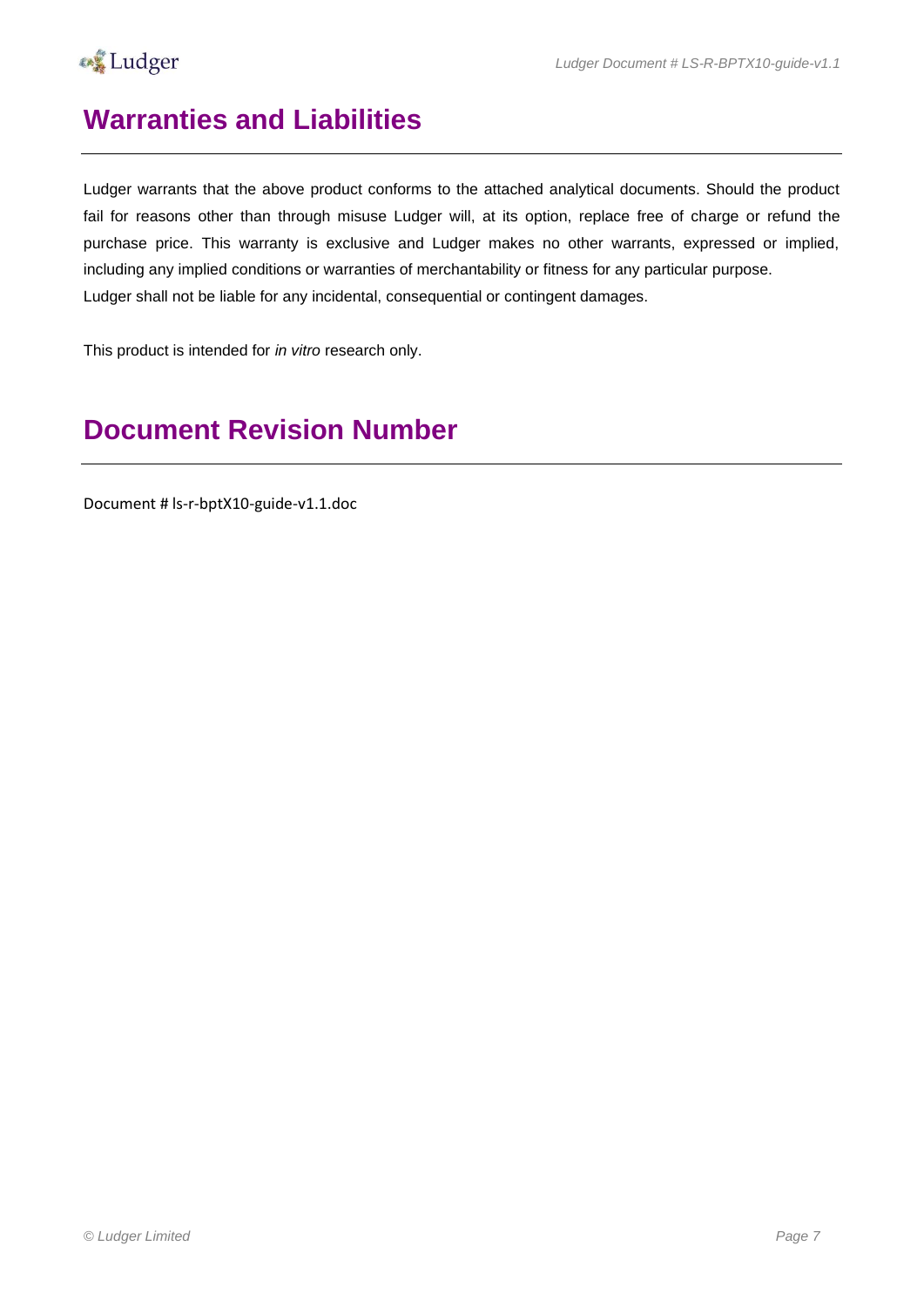

### <span id="page-7-0"></span>**Material Safety Data Sheet: LS-R-BPTX10**

#### **1. Chemical Product and Company Identification**

| <b>Manufacturer</b>             | Ludger Ltd, Culham Science Centre, Oxford OX14 3EB, UK<br>Tel: +44 1865 408 554, Fax: +44 870 163 4620, |                         |  |
|---------------------------------|---------------------------------------------------------------------------------------------------------|-------------------------|--|
|                                 | Email: info@ludger.com,                                                                                 | Website: www.ludger.com |  |
| Identification of the substance | <b>Butylamine</b>                                                                                       |                         |  |
|                                 | Ortho-Phosphoric Acid                                                                                   |                         |  |
|                                 | Tetrahydrofuran                                                                                         |                         |  |

#### **2. Composition and Information on Ingredients**

| <b>Chemical</b>       | <b>CAS No</b> | <b>Classification</b>    | <b>Concentration</b> |
|-----------------------|---------------|--------------------------|----------------------|
| <b>Butylamine</b>     | 109-73-9      | F, C, R11, R20/21/22 R35 | 2%                   |
| Ortho-Phosphoric Acid | 7664-38-2     | R34.                     | 5%                   |
| Tetrahyrofuran        | 109-99-9      | F, Xi, R11, R19, R36/37  | 10%                  |
| Water                 | 7732-18-5     | ٠                        | 83%                  |

#### **3. Hazards identification**

Irritating to the eyes, respiratory system and skin

#### **4. First aid measures**

**Eyes**: irrigate with plenty of water for at least 15 minutes.

**Skin**: wash with soap and water.

**Ingestion**: drink plenty of water.

**Inhalation**: move to a well ventilated area and clear nose and throat.

*If in doubt seek medical advice.*

#### **5. Fire and Explosion Data**

**Fire fighting measures**: Water spray or appropriate foam according to surrounding fire conditions.

#### **6. Accidental Release Measures**

Wear appropriate protective clothing. Soak up with inert absorbent material and dispose of as hazardous waste. Keep in suitable, closed containers for disposal. Wash spill site after material pick up is complete.

#### **7. Handling and storage**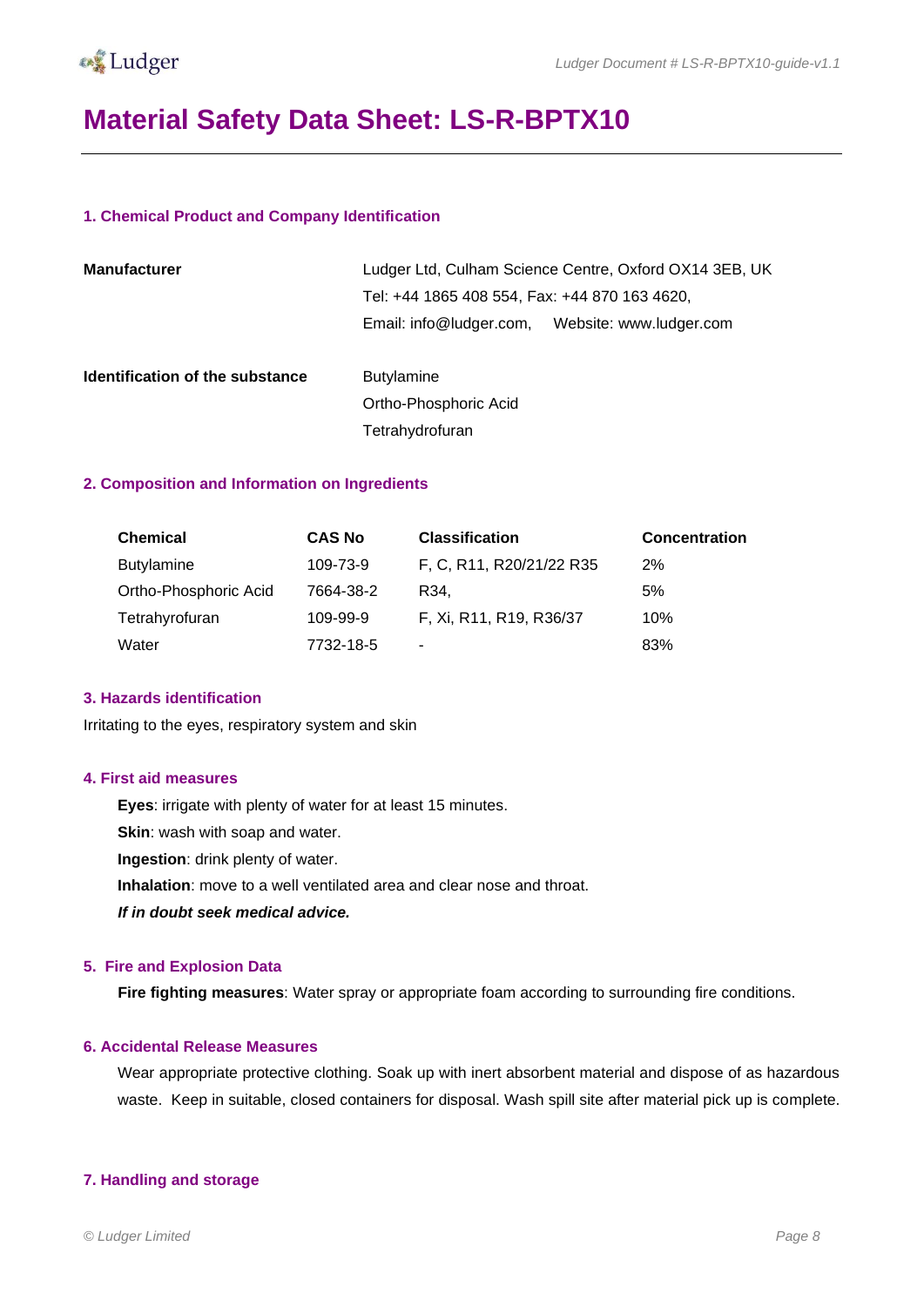

Avoid contact with skin and eyes. Avoid inhalation of vapour or mist. Store in a cool place or at room temperature.

#### **8. Exposure Controls / Personal Protection**

Wear appropriate protective clothing (safety specs, gloves, laboratory coat) in accordance with local health and safety rules.

#### **9. Physical and chemical properties**

Clear, colourless liquid. Water soluble.

#### **10. Stability and reactivity**

Stable under recommended storage conditions. Avoid exposure to strong oxidising agents and strong acids.

#### **11. Toxicological information**

May be harmful if swallowed, inhaled or absorbed through skin. May cause irritation, complete toxicological information not available.

#### **12. Ecological Information**

No data available.

#### **13. Disposal considerations**

Dilute with excess water, mop up with absorptive material and dispose of according to local regulations.

#### **14. Transport Information**

ADR/RID/IMDG/IATA: Not dangerous goods.

#### **15. Regulatory information**

#### *Hazard Symbols:*

*C (Corrosive), F (Highly Flammable), Xi (Irritant)*

#### *Risk Phrases:*

- *R11 (Highly flammable)*
- *R19 (May form explosive peroxides)*

*R20/21/22 (Harmful by inhalation, in contact with skin and if swallowed)*

*R34 (Causes burns)*

*R35 (Causes severe burns)*

*R36/37/ (Irritating to eyes, respiratory system and skin)*

#### *Safety phrases*

- *S3 (Keep in a cool place)*
- *S16 (Keep away from source of ignition – No smoking)*

*S26 (In case of contact with eyes, rinse immediately with plenty of water and seek medical advice)*